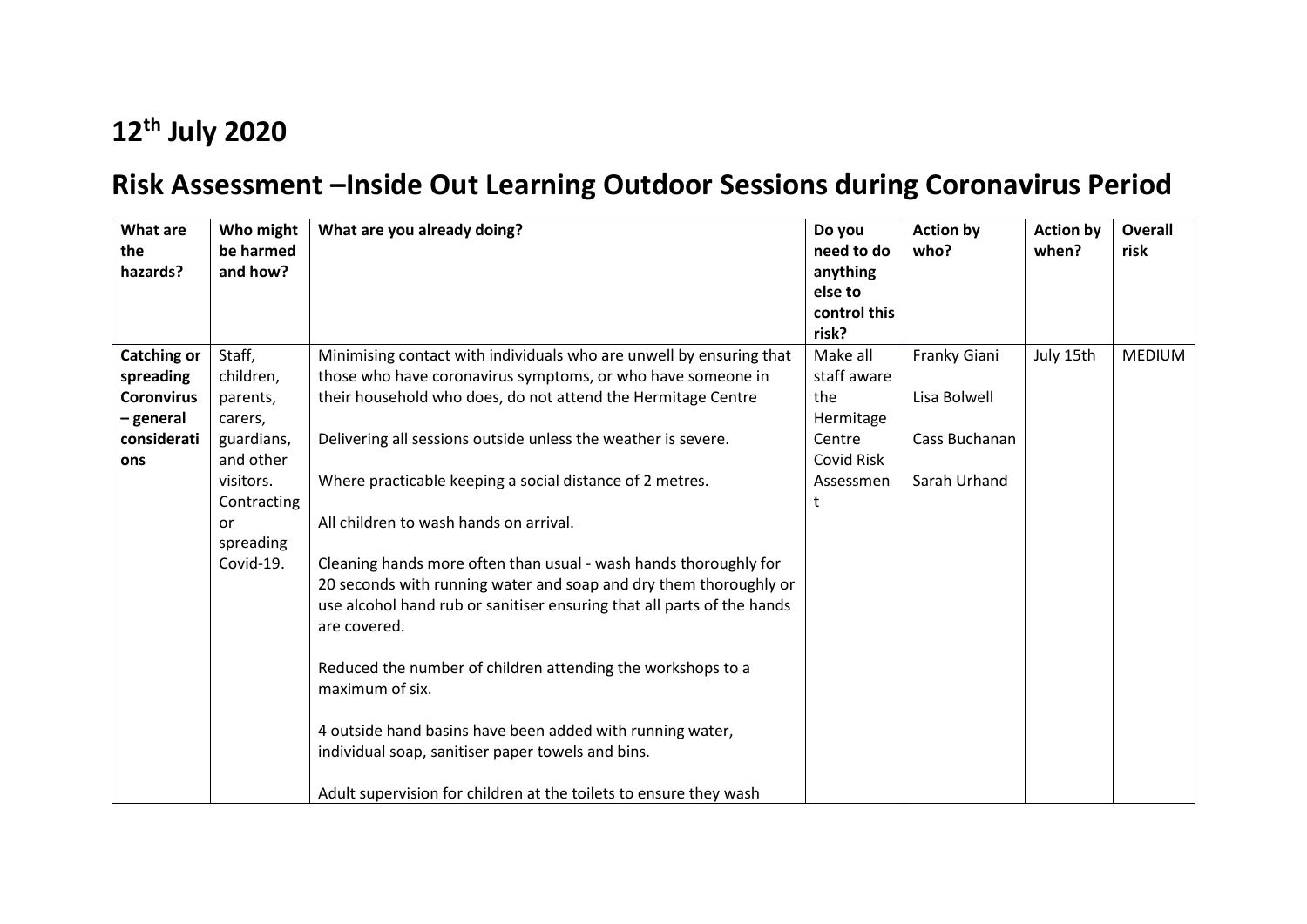|                           |                         | their hands properly.                                                                                                                                       |               |           |               |
|---------------------------|-------------------------|-------------------------------------------------------------------------------------------------------------------------------------------------------------|---------------|-----------|---------------|
|                           |                         | Ensuring good respiratory hygiene by promoting the 'catch it, bin it,<br>kill it' approach.                                                                 |               |           |               |
|                           |                         | Cleaning frequently touched surfaces often using standard products,<br>such as detergents and bleach.                                                       |               |           |               |
|                           |                         | Play equipment cleaned thoroughly at the end of each day.                                                                                                   |               |           |               |
|                           |                         | Review fire safety arrangements including emergency evacuation<br>routes to maintain social distancing where practicable.                                   |               |           |               |
|                           |                         | Recommendation that staff wash clothes before mixing with family<br>following a day in a childcare setting.                                                 |               |           |               |
|                           |                         | Ensure that emergency contacts are updated in advance of sessions.                                                                                          |               |           |               |
|                           |                         | Ensure parents/carers/preschools understand their role and will be<br>available to immediately collect their child in the event of illness if<br>necessary. |               |           |               |
| <b>Maintain</b><br>social | Staff,<br>children,     | Limit group size to six. Maximum of 15 children in one bubble.                                                                                              | Franky Giani  | July 15th | <b>MEDIUM</b> |
| distancing                | parents,<br>carers,     | Organise the garden so there is space between each different area.                                                                                          | Lisa Bolwell  |           |               |
|                           | guardians,<br>and other | Remind parents/carers to keep a distance at drop-off and collection<br>times. Limiting drop off and pick up to one parent/carer per family                  | Cass Buchanan |           |               |
|                           | visitors.               | where possible.                                                                                                                                             | Sarah Urhand  |           |               |
|                           | Contracting             |                                                                                                                                                             |               |           |               |
|                           | or                      | Parents/carers are not allowed into the Hermitage Centre unless this                                                                                        |               |           |               |
|                           | spreading               | is essential, and arrange for children to be collected at the second                                                                                        |               |           |               |
|                           | Covid-19.               | internal gate.                                                                                                                                              |               |           |               |
| Reduce                    | Staff,                  | Only use the hall in severe weather.                                                                                                                        | Franky Giani  | July 15th | <b>MEDIUM</b> |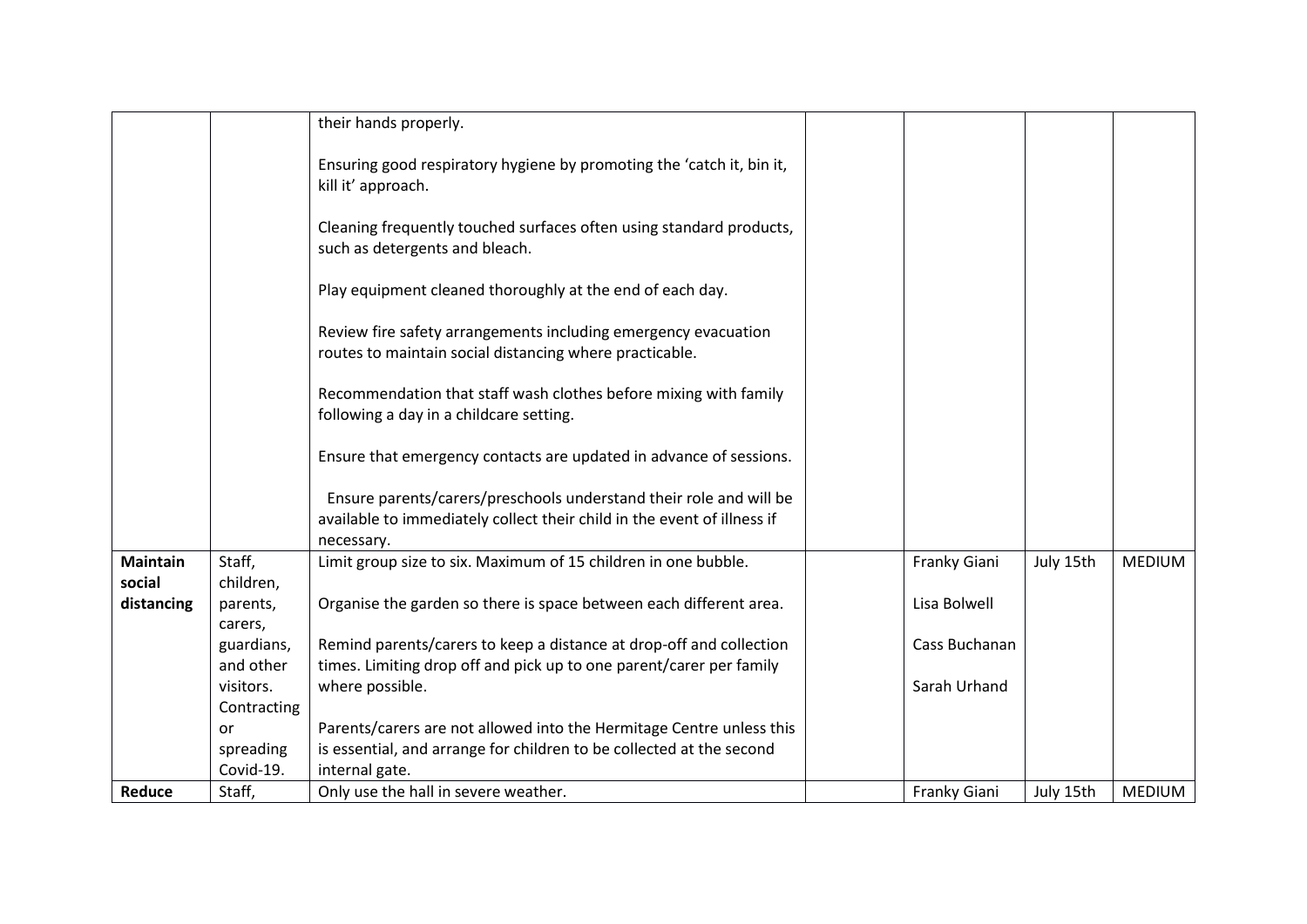| mixing        | children,   | Use outside space where possible, as this can limit transmission and |               |  |
|---------------|-------------|----------------------------------------------------------------------|---------------|--|
| inside the    | parents,    | more easily allow for distance between children and staff.           | Lisa Bolwell  |  |
| Hermitage     | carers,     |                                                                      |               |  |
| <b>Centre</b> | guardians,  | Accessing the hall directly from outside where possible              | Cass Buchanan |  |
|               | and other   |                                                                      |               |  |
|               | visitors.   | Considering one-way circulation to keep children apart as they move  | Sarah Urhand  |  |
|               | Contracting | through the building where spaces are accessed by corridors          |               |  |
|               | or          |                                                                      |               |  |
|               | spreading   | Ensuring that toilets do not become crowded by limiting the number   |               |  |
|               | Covid-19.   | of children who use the toilet facilities at one time                |               |  |
|               |             | Keeping windows open as far as possible to ensure ventilation        |               |  |
|               |             |                                                                      |               |  |
|               |             | Keeping group sizes as small as possible and in line with government |               |  |
|               |             | and LA guidance.                                                     |               |  |
|               |             |                                                                      |               |  |
|               |             | Removal of soft furnishings, for example pillows, bean bags and      |               |  |
|               |             | rugs.                                                                |               |  |
|               |             | No bringing items and toys from home. By limiting the amount of      |               |  |
|               |             | shared resources that are taken home and limit exchange of           |               |  |
|               |             | take-home resources between children and staff                       |               |  |
|               |             |                                                                      |               |  |
|               |             | By seeking to prevent the sharing of equipment where possible.       |               |  |
|               |             | Shared materials and surfaces should be cleaned and disinfected      |               |  |
|               |             | more frequently Read COVID-19: cleaning of non-healthcare settings   |               |  |
|               |             | For shared rooms                                                     |               |  |
|               |             |                                                                      |               |  |
|               |             | Children to have their own equipment supplied by Inside Out          |               |  |
|               |             | Learning e.g. own hammers, saws, peelers                             |               |  |
|               |             |                                                                      |               |  |
|               |             | Remove all soft toys, and any toys that are hard to clean, such as   |               |  |
|               |             | those with intricate parts.                                          |               |  |
|               |             |                                                                      |               |  |